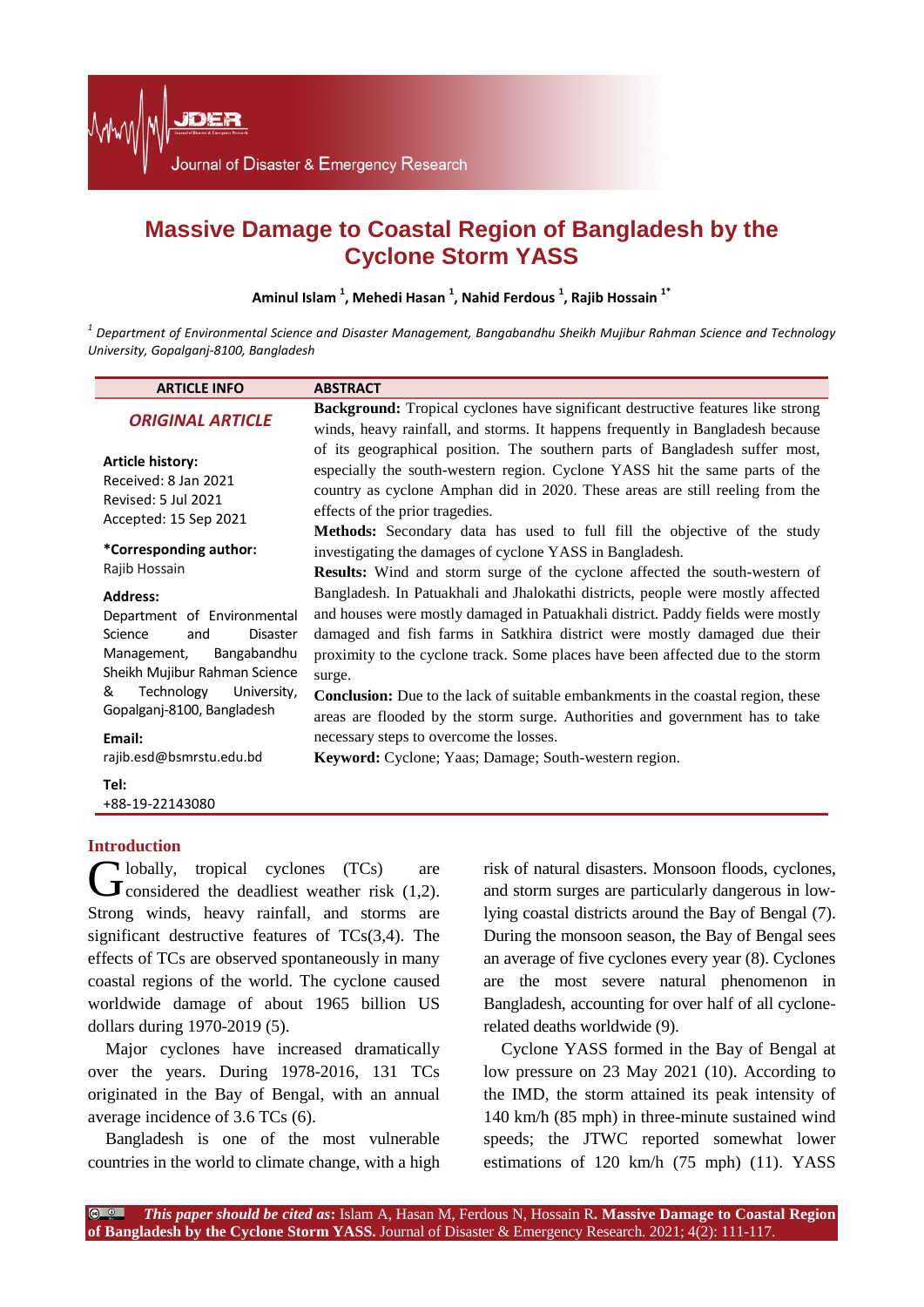made landfall on the Odisha coast at Balasore on May 26 (11,12). During the landfall, the wind speed was 155-165 Km/h (12).

Although cyclone YASS did not hit directly the coastal region of Bangladesh, people in this part of Bangladesh faced strong gusts of wind, storm surge, and rain. The wind speed in the coastal areas of Bangladesh was between 80-100 Km/h (12).

Cyclone YASS hit the same parts of the country as cyclone Amphan did in 2020. These areas are

still reeling from the effects of the prior tragedies. The primary goal of this research was to determine the influence of cyclone YASS on Bangladesh coastal areas.

#### **Materials and Methods**

This study was completely based on secondary data. All of this collected from different authentic reports, newspaper, etc.

#### **Results and discussion**



**Figure 1.** Cyclone YASS track with wind speed (13)

As the cyclone YASS made landfall, 80-100 km/h wind speed was seen on the south-west of Bangladesh (Figure1), this area was mostly affected by the force of the storm wind. Sixteen districts of Bangladesh have been affected by cyclone YASS. Some districts were severely affected and cyclone YASS left its demolishing trace on these districts (NAWG). Figure 2 shows the affected area of cyclone YASS.

Due to cyclone YASS and full moon in the spring tide, coastal areas and southern part of Bangladesh faced strong storm surge up to 1.5 to 2.5 meters, which was higher than typical. Figure 3 shown the height of storm surge. The cyclone washed away households and agricultural lands. Many people trapped into water and also lost their livestock and livelihood (NAWG) (15).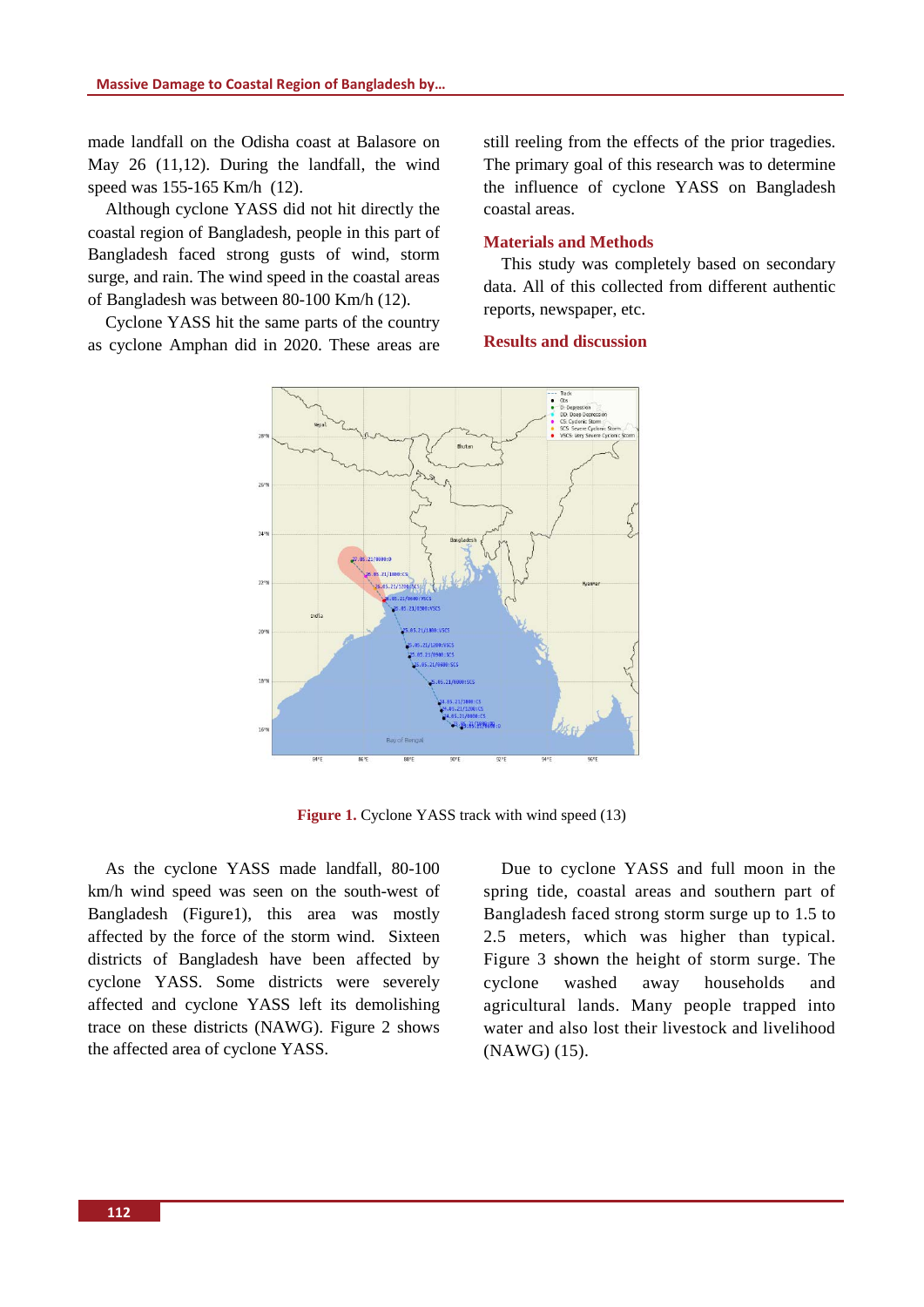

**Figure 2.** Affected coastal districts of Bangladesh by cyclone YASS (14)

![](_page_2_Figure_4.jpeg)

**Figure 3.** Height of storm surge a) 24 may 2021 before the cyclone. b) 26 may 2021 during the cyclone (16)

# **Number of affected Population**

A total of 1,300,271 people were affected by cyclone YASS in 9 districts, 31% of whom were affected in Patuakhali, which is the most affected area. Jhalokathi is the second most affected area with 22% of the affected population. Barguna, Bagerhat, and Khulna districts have less affected populations, with 2%, respectively.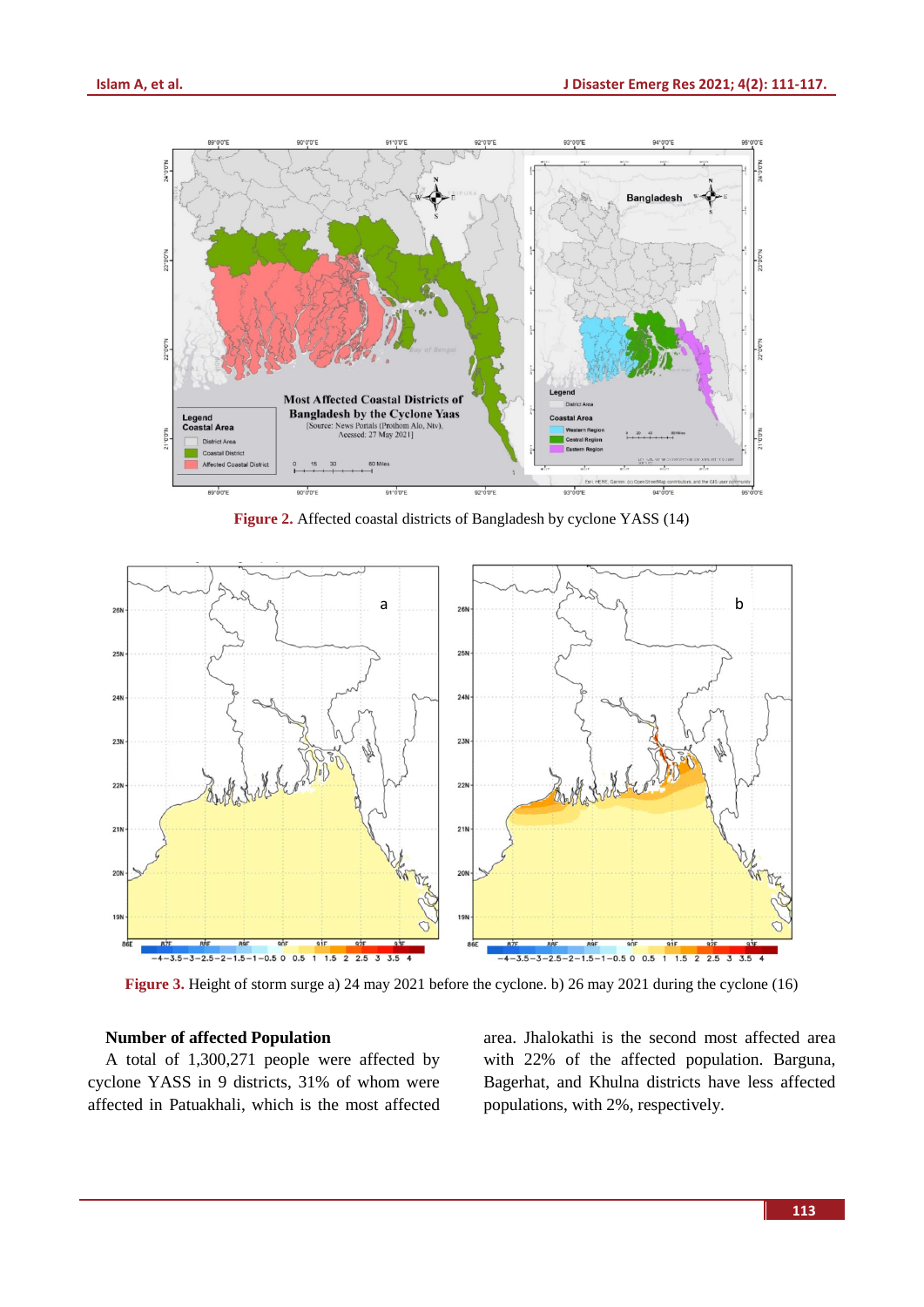| <b>District</b> | <b>Total</b><br>population | <b>Affected</b><br>population | Percentage |
|-----------------|----------------------------|-------------------------------|------------|
| Bagerhat        | 14,06,578                  | 24,916                        | 2%         |
| Barguna         | 9,39,310                   | 17,320                        | 2%         |
| <b>Barisal</b>  | 22,93,071                  | 1,27,162                      | 6%         |
| <b>Bhola</b>    | 18,53,656                  | 1,69,160                      | 9%         |
| Jhalokathi      | 6,71,297                   | 1,49,000                      | 22%        |
| Khulna          | 22,59,613                  | 50,400                        | 2%         |
| Patuakhali      | 18,07,356                  | 5,59,363                      | 31%        |
| Pirojpur        | 11,15,447                  | 1,08,000                      | 10%        |
| Satkhira        | 21,15,096                  | 94.850                        | 4%         |
| Total           | 1,44,61,426                | 13.00.271                     | 9%         |

**Table 1**. Number of affected population

Source: NAWG

#### **Damage to infrastructure**

Due to cyclone YASS, the low-lying coastal district of Bangladesh was significantly affected. Table 3 reveals that around 26,000 residences were entirely or partially damaged. The high tide mostly affected the coastal districts, where the plinths of most residences were seriously damaged and are now under risk of prolonged waterlogging (IFRC) (17).

**Table 2.** Number of damaged residences

| <b>District</b> | <b>Total</b><br>damaged<br>houses | <b>Fully</b><br>damaged | <b>Partially</b><br>damaged |
|-----------------|-----------------------------------|-------------------------|-----------------------------|
| Bagerhat        | 690                               | 0                       | 690                         |
| Barguna         | 1800                              | 0                       | 1800                        |
| <b>Barisal</b>  | 1140                              | 57                      | 1083                        |
| <b>Bhola</b>    | 11309                             | 3579                    | 7730                        |
| Jhalokathi      | 50                                | $\Omega$                | 50                          |
| Khulna          | 1250                              | 1200                    | 50                          |
| Patuakhali      | 4693                              | 484                     | 4209                        |
| Pirojpur        | 550                               | 0                       | 550                         |
| Satkhira        | 5073                              | 4695                    | 378                         |
| Total           | 26,555                            | 10,015                  | 16,540                      |

Source: IFRC (17)

# **Agricultural Damage (Fruits, crops and vegetables)**

Around 12,150 hectares of land were affected by cyclone YASS. Because of the breach in the embankment, saline water also entered the land affecting agricultural production (NAWG) (15). Figure 4 shows the percentage of damaged crop land.

**Table 3.** List of Damaged crops and area

| Crop              | Land area (hectares) |
|-------------------|----------------------|
| Aush seedbed      | 823                  |
| Aush paddy        | 5,345                |
| Bona Aman         | 1,200                |
| Summer Vegetable  | 3,345                |
| Summer chili      | 135                  |
| Summer Sesame     | 41                   |
| Jute              | 166                  |
| <b>Betel</b> leaf | 217                  |
| Banana Garden     | 351                  |
| Mango Garden      | 400                  |
| Papaya            | 116                  |
| Sugarcane         | 12                   |
| Total             | 12,151               |

Source: NAWG

#### **Fisheries and livestock damages**

Livestock from 6 districts of the Barisal division were seriously affected. Due to cyclone YASS, 74,733 ducks, 2,097 sheep, 20,646 goats, 26,361 cows, and 4,898 buffaloes were affected. The estimated damage to livestock was around 35,338,610 BDT, which is approximately 417,629 USD (15). Around 9592 hectors of fishing enclosure were damaged, with an estimated value of 83 cores in BDT. Land was most affected in Satkhira district, but Patuakhali district suffered more in terms of money.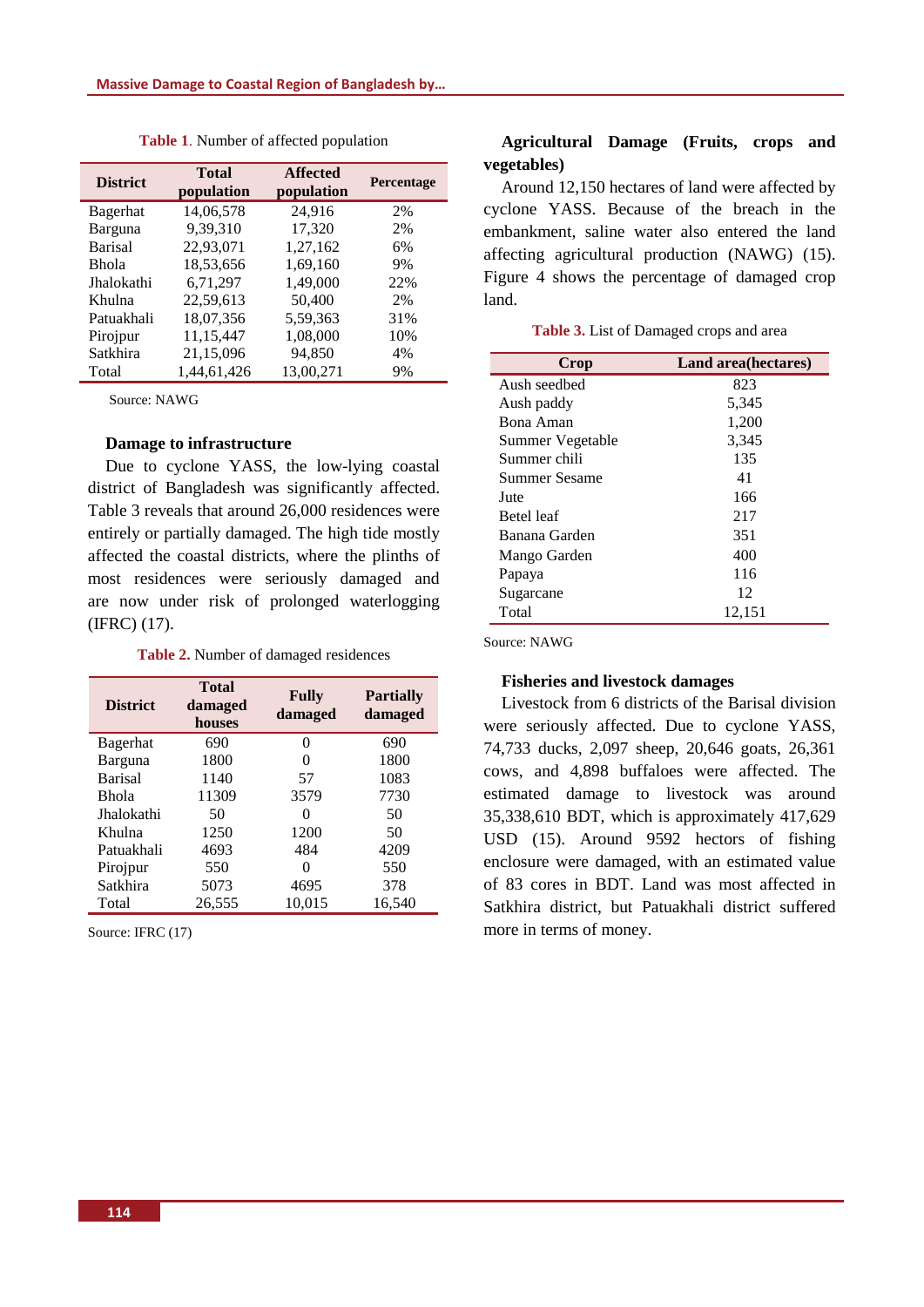![](_page_4_Figure_2.jpeg)

**Figure 4.** Crop land damage (Source: NAWG)(15)

| Table 4. Damage in fishing sector |  |  |
|-----------------------------------|--|--|
|                                   |  |  |

| <b>Affected area</b> | Land area (hector) | Number of shrimp farm/Pond | In Taka          |
|----------------------|--------------------|----------------------------|------------------|
| Patuakhali           | 1217               | 7585                       | 55 core 23 lakhs |
| Bola                 | 373                | 2351                       | 13 core 5 lakhs  |
| Pirojpur             | 596                | 2152                       | 5 core 60 lakhs  |
| <b>Barisal</b>       | 400                | 1728                       | 4 core 35 lakhs  |
| Jhalokati            | 201.49             | 2139                       | 2 core 80 lakhs  |
| <b>Borguna</b>       | 73.96              | 1249                       | 1 core 2 lakhs   |
| Satkhira             | 6732               | 7468                       | 16 core          |
| Total                | 9592               | 24,672                     | 82.68 core       |

Source: Prothom Alo, News Portal. (18)

![](_page_4_Figure_7.jpeg)

**Figure 5.** Affected fish farm land area by cyclone YAAS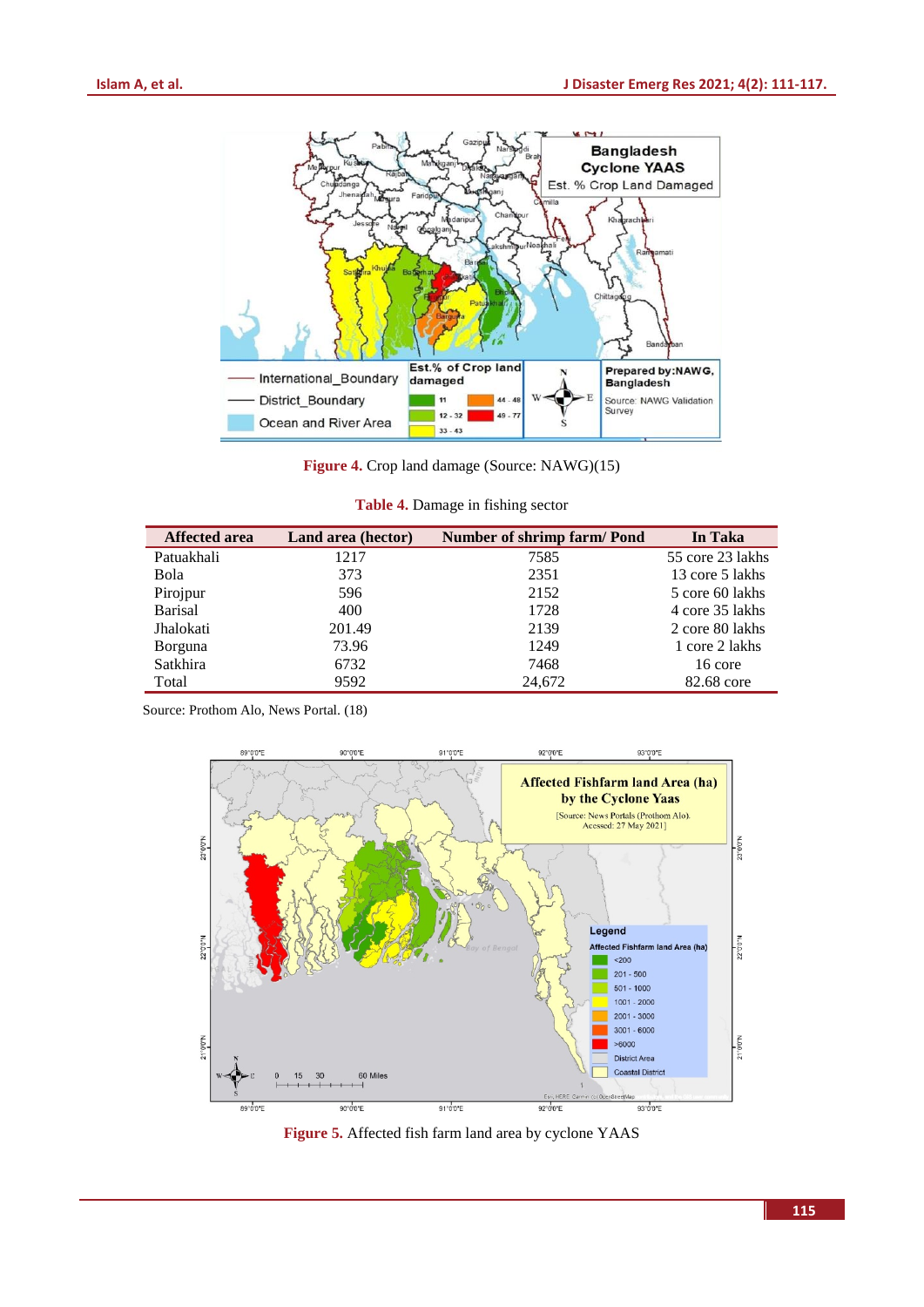The cyclone mostly affected the south-western of Bangladesh by its wind and storm surge. People in Patuakhali and Jhalokathi districts were mostly affected and houses were mostly damaged in Patuakhali district. Paddy fields were mostly damaged and fish farms in Satkhira district were damaged due to their proximity to the cyclone track. Some places were mostly affected due to the storm surge.

# **Conclusion**

Cyclone YASS left a devastating trail in the coastal areas of Bangladesh, making their condition critical. Already, due to the corona virus, the normal life of people in these areas has been disrupted. Meanwhile, the cyclone has made their lives worse than the corona virus. The cyclone has made people pauper, which is far worse than the coronavirus pandemic. The real problem is that there are no suitable embankments in the region to protect the coastal region. Because of this, when a cyclone occurs, these areas are flooded due to storm surge. Authorities need to build suitable embankments in these areas very quickly to prevent such a problem in future. With the construction of sustainable embankments, the government has to take the necessary steps to overcome the losses. At the same time, NGOs have to come forward to help the affected people. Only then will it be possible to quickly repair the damage caused by cyclone YASS.

# **References**

- 1. Li K, Li GS. Vulnerability assessment of storm surges in the coastal area of Guangdong Province. Natural Hazards and Earth System Sciences. 2011; 11(7): 2003-10.
- 2. Needham HF, Keim BD, Sathiaraj D. A review of tropical cyclone‐generated storm surges: Global data sources, observations, and impacts. Reviews of Geophysics. 2015; 53(2): 545-91.
- 3. Chen W-B, Liu W-C. Assessment of storm surge inundation and potential hazard maps for the southern coast of Taiwan. Natural Hazards. 2016; 82(1): 591-616.
- 4. Sahoo B, Bhaskaran PK. Multi-hazard risk assessment of coastal vulnerability from tropical

cyclones–A GIS based approach for the Odisha coast. Journal of environmental management. 2018; 206: 1166-78.

- 5. WORLD METEOROLOGICAL ORGANIZATION. State Of Climate Services. WMO: Geneva. 2020.
- 6. Tropical cyclones in Bangladesh in changing climate | The financialexpress. May 27, 2021. Available from: https://www.thefinancialexpress. com.bd/views/tropical- cyclones-in- bangladeshin- changing-climate- 1525879475? fbclid= IwAR2cVMuESoMlrTcM4HuaGwuSxhqvW2liA7kopecILOcE\_BxSFVmwMgm9og.
- 7. Ali A. Vulnerability of Bangladesh to climate change and sea level rise through tropical cyclones and storm surges. Climate change vulnerability and adaptation in Asia and the Pacific: Springer; 1996: 171-9.
- 8. Shamsuddoha M, Chowdhury RK. Climate change impact and disaster vulnerabilities in the coastal areas of Bangladesh. COAST Trust, Dhaka. 2007: 40-8.
- 9. Nicholls RJ, Misdorp R. Synthesis of vulnerability analysis studies: Ministry of Transport, Public Works and Water Management; 1993.
- 10. Cyclone "YASS" forming in Bay of Bengal, may hit by May 27 | The Daily Star. May 27, 2021. Available from: https://www.thedailystar. net/southeast-asia/news/cyclone-YASS-formingbay-bengal-may-hit-may-27-2094889.
- 11. Cyclone YASS Wikipedia. May 27, 2021. Available from: https://en. wikipedia.org/wiki/ Cyclone\_YASS
- 12. Cyclone YASS a double trouble for Bangladesh, India | Dhaka Tribune. May 27, 2021. Available from: https://www.dhakatribune. com/world/2021/05/26/cyclone-YASS-a-doubletrouble-for-bangladesh-india
- 13. Cyclone Track. Bangladesh Meteorological Department. May 27, 2021. Available from: http://live3.bmd.gov.bd/p/ Cyclone-Track/
- 14. Two thousand shrimp farms were flooded in Bagerhat due to the effect of YASS, বাগেরহাটে ইয়াসের প্রভাবে দুই হাজার চিংড়ি ঘের প্লাবিত |